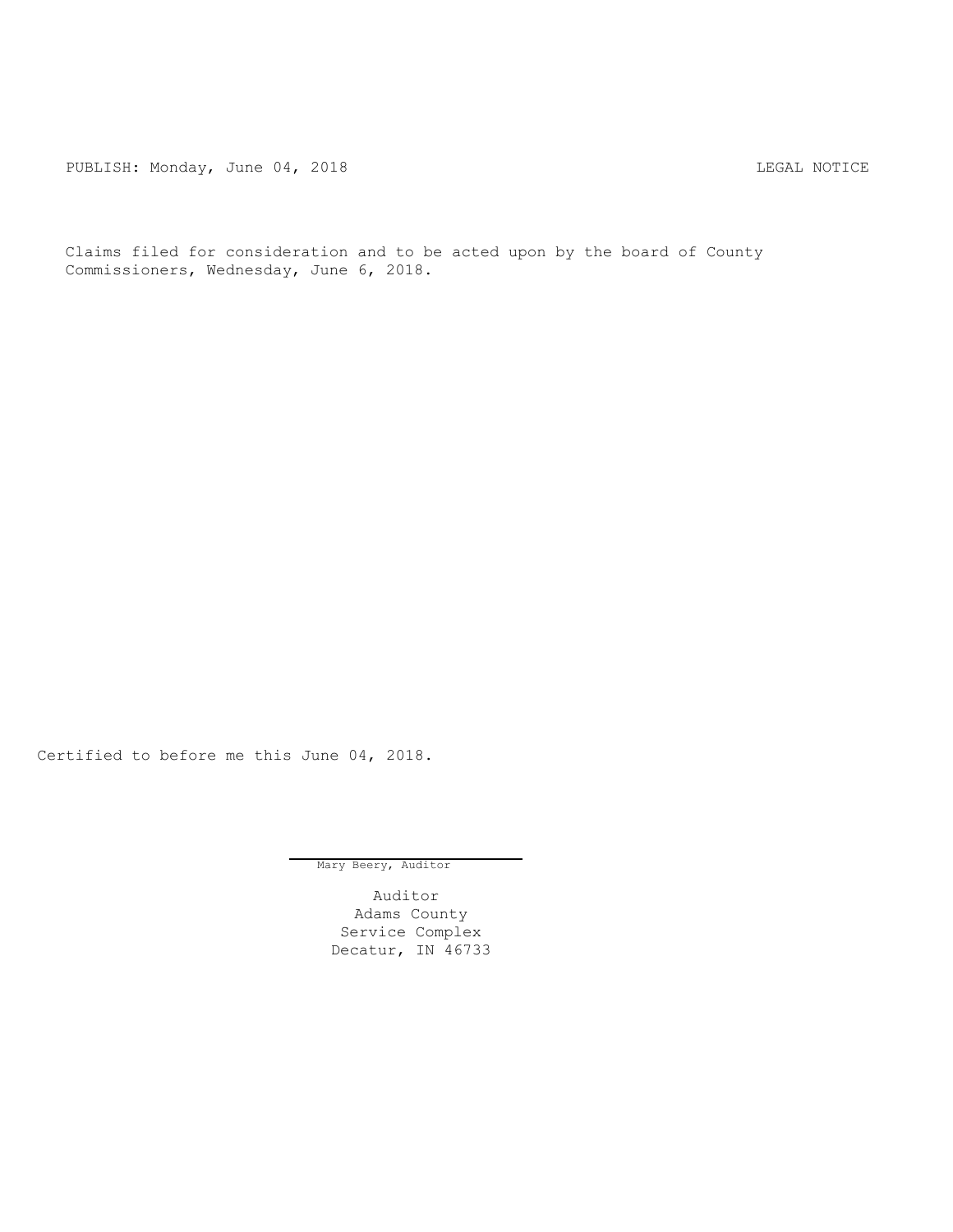

## **Claims Docket for Newspaper Adams County, Indiana**

## For Period: **5/3/2018** to **5/16/2018**

*313 W. Jefferson St. Decatur, IN 46733 (219) 724-2600*

## Date Claims to be Paid: **6/6/2018**

| <b>Vendor</b>                    | <b>Amount</b>         | <b>Vendor</b>                            | <b>Amount</b> |
|----------------------------------|-----------------------|------------------------------------------|---------------|
| Adams Memorial Hospital          | 8,561.41              | Arnold Lumber Co., Inc.                  | 17.99         |
| AT & T Mobility                  | 825.14                | Berne Ready Mix                          | 9.80          |
| Suburban Propane LP              | 213.75                | Brateman's, Inc.                         | 139.98        |
| Chet's Pest Control              | 120.00                | Cintas Location #338                     | 219.30        |
| City Of Decatur                  | 743.63                | Decatur Hardware & Rental                | 211.14        |
| <b>Complete Printing Service</b> | 1,010.00              | Computer Systems, Inc.                   | 117.81        |
| <b>Decatur Dental Services</b>   | 529.75                | MAXIMUS Consulting Services, Inc.        | 3,750.00      |
| Geneva Police Department         | 5,170.00              | Gordon Food Service                      | 2,691.71      |
| Grimm's Auto                     | 47.50                 | Harvey's Tool Service                    | 497.19        |
| Hilty Engine Service             | 2,050.00              | Innovative Concepts                      | 40.00         |
| Racquel Werich                   | 92.40                 | Legal Directories Publishing Co. Inc.    | 69.75         |
| Lehman Feed Mill                 | 4,272.31              | Mark S. Gresla, MD                       | 420.25        |
| Mind's Eye Graphics              | 244.41                | Monroe Water Department                  | 134.35        |
| Portland Motor Parts, Inc.       | 121.56                | Quill Corporation                        | 24.18         |
| Selking International            | 970.04                | Stone-Street Quarries, Inc.              | 638.12        |
| Top Supply Company LLP           | 106.41                | U.S. Postmaster                          | 50.00         |
| Wemhoff Land Surveying, Inc      | 2,792.00              | West Payment Center                      | 1,173.61      |
| Imi Irving Material, Inc.        | 5,135.77              | Adams County Automotive Supply, Inc.     | 92.59         |
| Affolder Implement Sales, Inc.   | 71.09                 | Town Of Geneva                           | 45.79         |
| Paul Norr                        | 133.10                | Jay County REMC                          | 37.68         |
| Purdue University                | 297.00                | Myers Floor Covering & Furniture         | 336.40        |
| Waste Management                 | 594.44                | Logans Stump Removal                     | 70.00         |
| B Secure Alarm Systems, Inc.     | 2,483.33              | Mary Beery                               | 485.26        |
| Nanette S Nidlinger              | 15.00                 | Youth Opportunity Center, Inc            | 7,700.00      |
| Craigville Diesel Service        | 3,622.88              | Michael M. Mahan                         | 20.00         |
| <b>Richard Clutter</b>           | 20.00                 | Rebecca Bryan                            | 15.00         |
| G. Medford Smith                 | 15.00                 | Chad W. Sprunger                         | 986.89        |
| Rex Marbach                      | 180.00                | Zurcher's Best-One Tire & Auto Care, Inc | 744.56        |
| Arthur J. Booth                  | 35.00                 | George W. Kuntzman                       | 31.24         |
| <b>Expert Transmission</b>       | 45.00                 | Harvest Land Co-op                       | 217.90        |
| Maribeth Smitley                 | 15.00                 | Koorsen Fire and Security, Inc.          | 50.00         |
| Adams County Truck Repair, Inc.  | 722.94                | Beth A. Webber                           | 4,080.96      |
| Fastenal Company                 | 61.23                 | Thomas R Krueckeberg                     | 15.00         |
| Leslie W. Marckel                | 70.00                 | ERS Wireless Communications              | 1,704.23      |
| VoMac Trucks Sales & Service     | 2,010.11              | Michael G. Werling                       | 825.00        |
| Troyer's Market LLC              | 7,657.03              | Rebecca Joy Buckingham                   | 15.00         |
| <b>Bridge Community Church</b>   | 120.00                | <b>Uricks Trucking</b>                   | 2,688.00      |
| Monroe Volunteer Fire Department | 40.00                 | Deborah A. Schantz                       | 179.35        |
| Dell Marketing L.P.              | 71,411.90             | Jeanette S Johnson                       | 15.00         |
| Daniel J. Michaels               | 20.00                 | PCM-G                                    | 40,785.76     |
| <b>Stationair's Express</b>      | 830.86                | Habegger's Ace Lumber #4488              | 9.58          |
| Schwartz Steel LLC               | 18.96                 | Personal Touch Specialities & Gifts      | 186.08        |
| Petro Reporting Service, Inc.    | 80.00                 | Chad Kukelhan                            | 344.21        |
| Microvote General Corporation    |                       | Lynn Brege                               | 15.00         |
| FlexPAC                          | 53,021.00<br>1,169.56 | League for the Blind & Disabled          | 100.00        |
| Leesa Heckman                    | 15.00                 | Karen Heller                             | 15.00         |
| Indiana Clerk's Association      |                       | Joe H Construction                       |               |
|                                  | 750.00                |                                          | 3,761.49      |
| Candy S. Landis                  | 15.00                 | Department of Homeland Security          | 343.00        |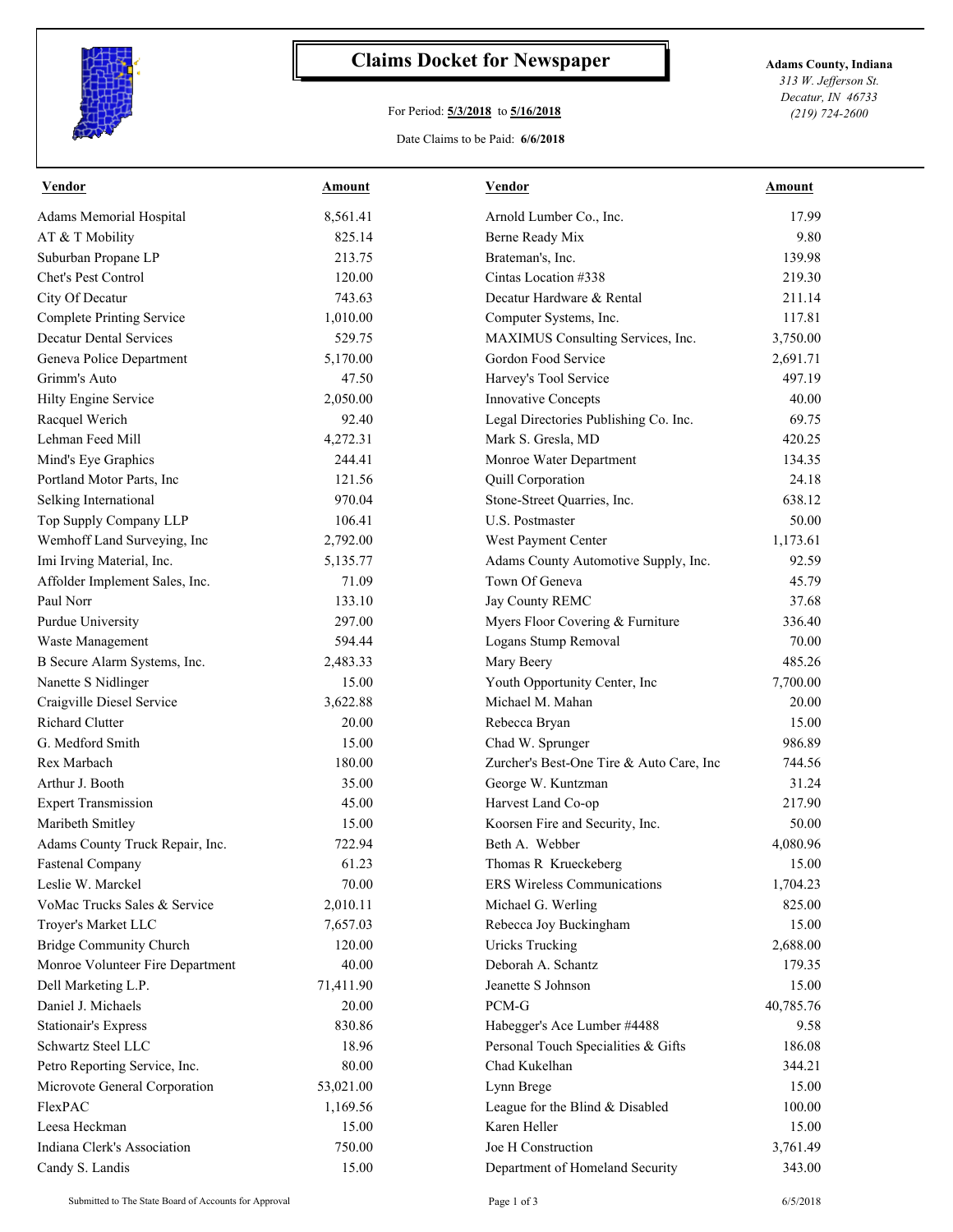| Decatur Ace Hardware                 | 558.07    | Cott Systems, Inc.                  | 204.10    |
|--------------------------------------|-----------|-------------------------------------|-----------|
| Russell E Cook                       | 120.00    | K-Tech Specialty Coatings Inc.      | 8,777.89  |
| Rebecca J. Durbin                    | 15.00     | First Response                      | 160.05    |
| O'Reilly Auto Parts                  | 176.04    | <b>Bruce Reidenbach</b>             | 15.00     |
| Patricia A Daniels                   | 15.00     | K of C Hall                         | 40.00     |
| Kevin Nussbaum                       | 20.00     | Carnall, Andrews & Crell, P.C.      | 112.00    |
| Highway Dept. - Lonnie Caffee        | 7.41      | Corrisoft                           | 283.25    |
| Ann Wilson                           | 15.00     | Classics Plus Auto Sales            | 75.00     |
| Central Customer Charges             | 301.08    | Wayne Steury                        | 20.00     |
| Kristy N Stuckey                     | 26.62     | Eric D. Orr, Attorney               | 352.00    |
| Attenti US Inc                       | 11,655.10 | Cxtec                               | 10,375.58 |
| James J. Voglewede, Jr.              | 104.28    | Ebberts Seed and Chemical           | 190.00    |
| Indiana Department of Corrections    | 5,840.15  | Gyneth J Sutton                     | 15.00     |
| <b>Indigital Telecom</b>             | 4,313.82  | C. L. Schust Company, Inc.          | 793.08    |
| New Holland Tri-County               | 206.00    | Department of Homeland Security     | 120.00    |
| <b>Evident Crime Scene Products</b>  | 21.55     | Swiss Village                       | 80.00     |
| Timothy R. Taylor                    | 20.00     | <b>Allstar Communications</b>       | 2,537.94  |
| John L. Schultz                      | 15.00     | John Deere Financial                | 59.99     |
| John A. Crider                       | 20.00     | Snap-On Tools                       | 599.95    |
| Larry Sprunger                       | 15.00     | Trudy Eisenmann                     | 15.00     |
| Community Fiber Solutions, Inc.      | 3,625.96  | Jeanne Reidenbach                   | 15.00     |
| Brianna Jo Brodbeck                  | 27.62     | <b>Treasurer of State</b>           | 240.00    |
| AccessLine Communications            | 206.59    | Correctional Counseling, Inc.       | 268.92    |
| Glenda Inniger                       | 15.00     | Chanda Smuts                        | 15.00     |
| U.S. Aggregates Inc.                 | 3,961.40  | Electronic Strategies, Inc.         | 16,062.17 |
| Jessica Nix                          | 288.68    | Jack Odle                           | 64.52     |
| Teresa J Liechty                     | 15.00     | <b>Element Materials Technology</b> | 870.00    |
| Michael W. Sorg                      | 20.00     | Mike Marbach                        | 35.64     |
| Jill Akins                           | 15.00     | Marjorie Jean Wulliman              | 15.00     |
| Susan K. Robinson                    | 15.00     | JPMorgan Chase Bank NA              | 4,041.76  |
| Osburn Associates, Inc.              | 1,960.50  | Redwood Toxicology Laboratory, Inc. | 1,092.00  |
| Jamie Wetter                         | 5.28      | <b>Staples Business Advantage</b>   | 853.97    |
| L-A Electric, Inc.                   | 3,474.00  | Four U Packaging                    | 96.11     |
| <b>Aquatek Water Treatment</b>       | 491.85    | Pro-Tech Security Sales             | 672.00    |
| Kermit L Pochodzay                   | 15.00     | Kenneth R Ketzler                   | 15.00     |
| Cathy Hedrick                        | 15.00     | Claudia A Gimbel                    | 15.00     |
| First United Methodist Church        | 40.00     | First Missionary Church             | 80.00     |
| Confidential Shredding Services, Inc | 50.00     | Kristina A Nichols/Special Needs    | 83.49     |
| B & B Farms                          | 198.00    | Kaup Pharmacy                       | 4,365.06  |
| M. Susana Worth                      | 84.81     | Danelle Taylor                      | 18.00     |
| Tharp Firearms and Training          | 300.00    | Linda McKean                        | 15.00     |
| Nancee Kay Linn                      | 15.00     | Rebecca A Kemp                      | 15.00     |
| Kenneth Gabriel Schwartz             | 20.00     | McMaster-Carr                       | 31.11     |
| SHI International Corp               | 5,169.62  | Ferguson Waterworks #1934           | 4,744.00  |
| Source IT Technologies LLC           | 29,030.48 | <b>Advanced Disposal</b>            | 36.94     |
| <b>Strongwise Security</b>           | 1,350.00  | Jack Feeds                          | 88.90     |
| Hwy 27 Landscape Supply LLC          | 620.06    | Superion, LLC                       | 19,960.00 |
| Innovative Integration, Inc          | 46,386.04 | U.S. Bank Equipment Finance         | 35.29     |
| Terri L Adams                        | 15.00     | William B Stuckey                   | 15.00     |
| Dianne L Beer                        | 15.00     | Karen S Dubach                      | 15.00     |
| Patricia Ann Baumer                  | 15.00     | Brenda K Weldy                      | 15.00     |
| Linda S Steury                       | 15.00     | Judy K Merkel                       | 15.00     |
| Cathy A Davis                        | 15.00     | Rebecca S Lehman                    | 15.00     |
| <b>DQE</b>                           | 250.48    | Donald Erxleben                     | 85.00     |
| Indiana University Psychiatric Assoc | 1,350.00  | Dr. Kyle Weaver LLC                 | 55.00     |
| Walmart Vision Center                | 34.20     | Trinity Eco Solutions               | 334.32    |
| Arrowhead Woodcrafting               | 2,360.00  | Larry's Lock & Safe Service, Inc.   | 6,254.20  |